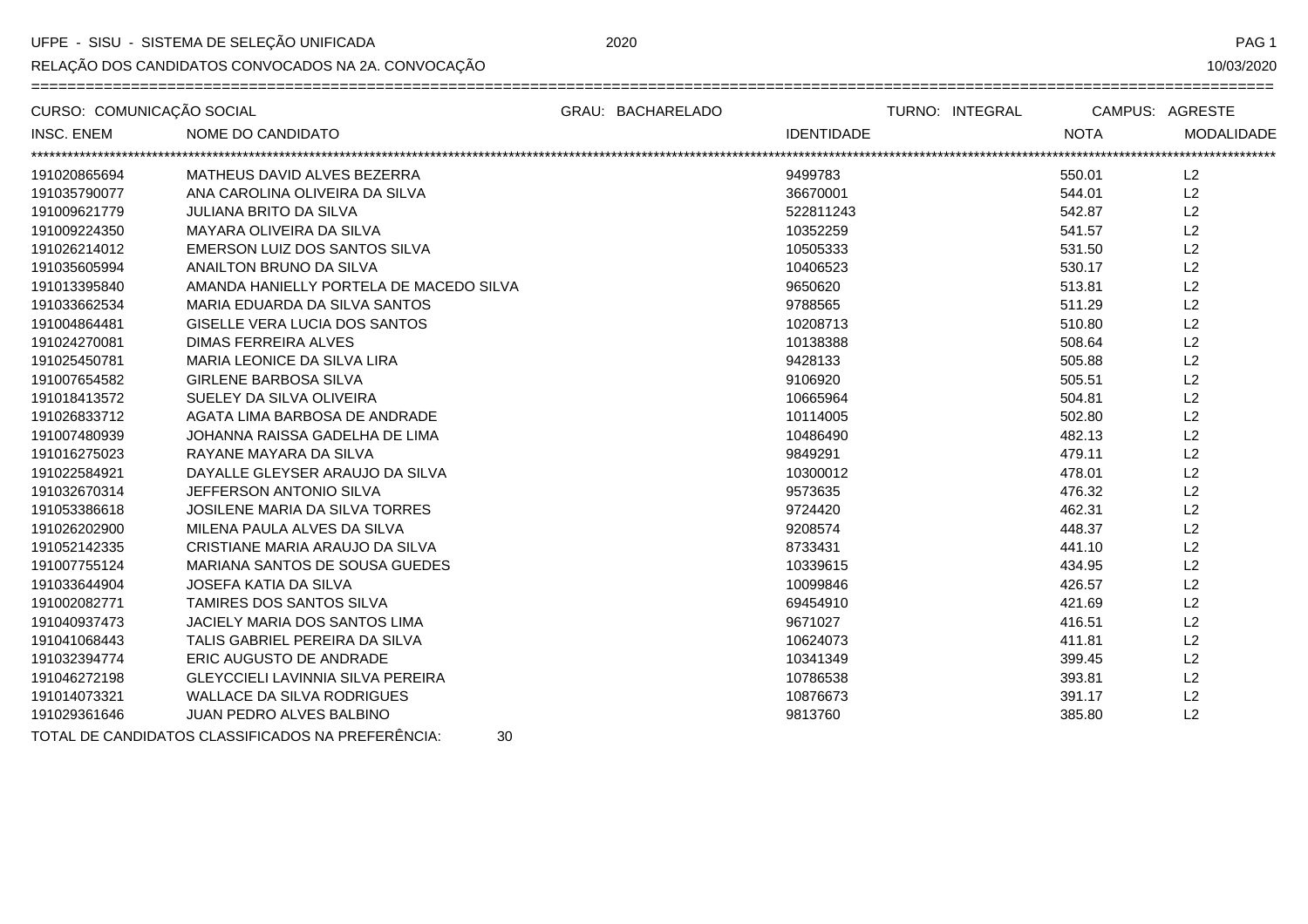UFPE - SISU - SISTEMA DE SELEÇÃO UNIFICADA

RELAÇÃO DOS CANDIDATOS CONVOCADOS NA 2A. CONVOCAÇÃO

PAG<sub>2</sub>

| <b>CURSO: MEDICINA</b> |                                         | GRAU: BACHARELADO | TURNO: INTEGRAL   |             | CAMPUS: AGRESTE   |
|------------------------|-----------------------------------------|-------------------|-------------------|-------------|-------------------|
| <b>INSC. ENEM</b>      | NOME DO CANDIDATO                       |                   | <b>IDENTIDADE</b> | <b>NOTA</b> | <b>MODALIDADE</b> |
|                        |                                         |                   |                   |             |                   |
| 191014442971           | ANA LUIZA DE FIGUEIREDO BESSA           |                   | 003652691         | 740.87      | L <sub>6</sub>    |
| 191001407474           | SOFYA SANTOS SILVA                      |                   | 0372009520097     | 740.71      | L6                |
| 191021649733           | WILLIAN HENRIQUE DE SIQUEIRA BEZERRA    |                   | 8790777           | 739.97      | L6                |
| 191029975890           | <b>GLERISTON FERREIRA CARLOS</b>        |                   | 2813376           | 736.49      | L6                |
| 191014588310           | ANDRIELLY ALVES DA SILVA                |                   | 9267748           | 735.46      | L <sub>6</sub>    |
| 191018337888           | VITORIA REGINA LIMA DO NASCIMENTO       |                   | 002620667         | 733.49      | L2                |
| 191052786529           | FREDE MICAEL DA SILVA                   |                   | 9613486           | 731.42      | L2                |
| 191049509984           | ALEXIA CAROLINA FREIRE SILVA DE ALMEIDA |                   | 1600429688        | 731.39      | L6                |
| 191012393564           | LAIS LIMA ASSUNCAO                      |                   | 1479785644        | 730.21      | L6                |
| 191037028237           | MARIA KLARA DE LIMA GOMES               |                   | 10062905          | 730.16      | L6                |
| 191002691050           | MARIA HELENA DA SILVA PRADO             |                   | 9766084           | 729.95      | L2                |
| 191004462344           | ERICK RAMON RODRIGUES MARQUES FERREIRA  |                   | 9700734           | 729.36      | L2                |
| 191009720563           | JOSE WELLINGTON DE OLIVEIRA             |                   | 9226095           | 729.33      | L6                |
| 191012345515           | ROMARIO HENRIQUE DA SILVA               |                   | 003411282         | 729.26      | L2                |
| 191035944419           | <b>CARMEM CAMILLI MARTINS NEVES</b>     |                   | 003336371         | 729.13      | L2                |
| 191014917022           | <b>GABRIEL NUNES DANTAS</b>             |                   | 3870426           | 728.88      | L2                |
| 191046742794           | <b>FABIO VICTOR DA SILVA</b>            |                   | 3763733           | 728.80      | L2                |
| 191029187538           | HIGOR BEZERRA LIMA                      |                   | 9549463           | 728.61      | L2                |
| 191023771246           | REBECA DE MELO FRANCA                   |                   | 2389968           | 727.96      | L6                |
| 191010102546           | DANIELE SOARES VIDAL                    |                   | MG19608155        | 723.89      | L <sub>6</sub>    |
| 191011499305           | ANDRESA BORGES FERNANDES ASSIS          |                   | 003340299         | 722.49      | L2                |
| 191000545480           | CONCEICAO APARECIDA DE SOUSA FORMIGA    |                   | 3797135           | 722.38      | L2                |
| 191006836966           | SAMARA BATISTA DA SILVA                 |                   | 20085108736       | 721.70      | L2                |
| 191035264800           | MATHEUS ALVES DA SILVA                  |                   | 3634218           | 721.55      | L2                |
| 191012462682           | DHOVANA STEFANY SANTOS NASCIMENTO       |                   | 9595686           | 721.47      | L2                |
| 191025361129           | <b>RUBEM EFRAIM PEREIRA</b>             |                   | 10210536          | 720.36      | L <sub>6</sub>    |
| 191012514144           | <b>MAIK IAGO ARAUJO</b>                 |                   | 9606323           | 720.34      | L2                |
| 191006717851           | <b>ISABELLA SANTOS SOUSA</b>            |                   | 36670464          | 718.53      | L2                |
| 191048994815           | <b>IAGO DOS SANTOS BESERRA</b>          |                   | 8971764           | 718.30      | L2                |
| 191003093538           | VITORIA REGINA SOARES SILVA             |                   | 10230698          | 717.98      | L6                |
| 191017206084           | DIEGO ANTONY SILVA PEREIRA              |                   | 7111561           | 717.92      | L2                |
| 191041457174           | JULIA YASMIN ALVES SILVA                |                   | 10501148          | 717.58      | L6                |
| 191035824413           | JECYANE MIRELLE DA SILVA TENORIO        |                   | 9343300           | 717.14      | L2                |
| 191015772996           | ANA LIDIA PEREIRA DE SOUSA              |                   | 0212934920026     | 716.10      | L2                |
| 191013694390           | AYSLAN CARVALHO DE MELO                 |                   | 7426869           | 716.07      | L2                |
| 191014057753           | ALESSANDRA JOSEILDA SILVA SOUSA         |                   | 9230511           | 715.81      | L2                |
| 191037246581           | ARTHUR JOSE DA SILVA ANTUNES            |                   | 21592023          | 715.77      | L2                |
| 191011197263           | <b>BRUNA GABRIELA PONTES RAMOS</b>      |                   | 7963532           | 714.08      | L <sub>6</sub>    |
| 191022158668           | ERICK DA SILVA OLIVEIRA                 |                   | 9692199           | 713.52      | L2                |

2020